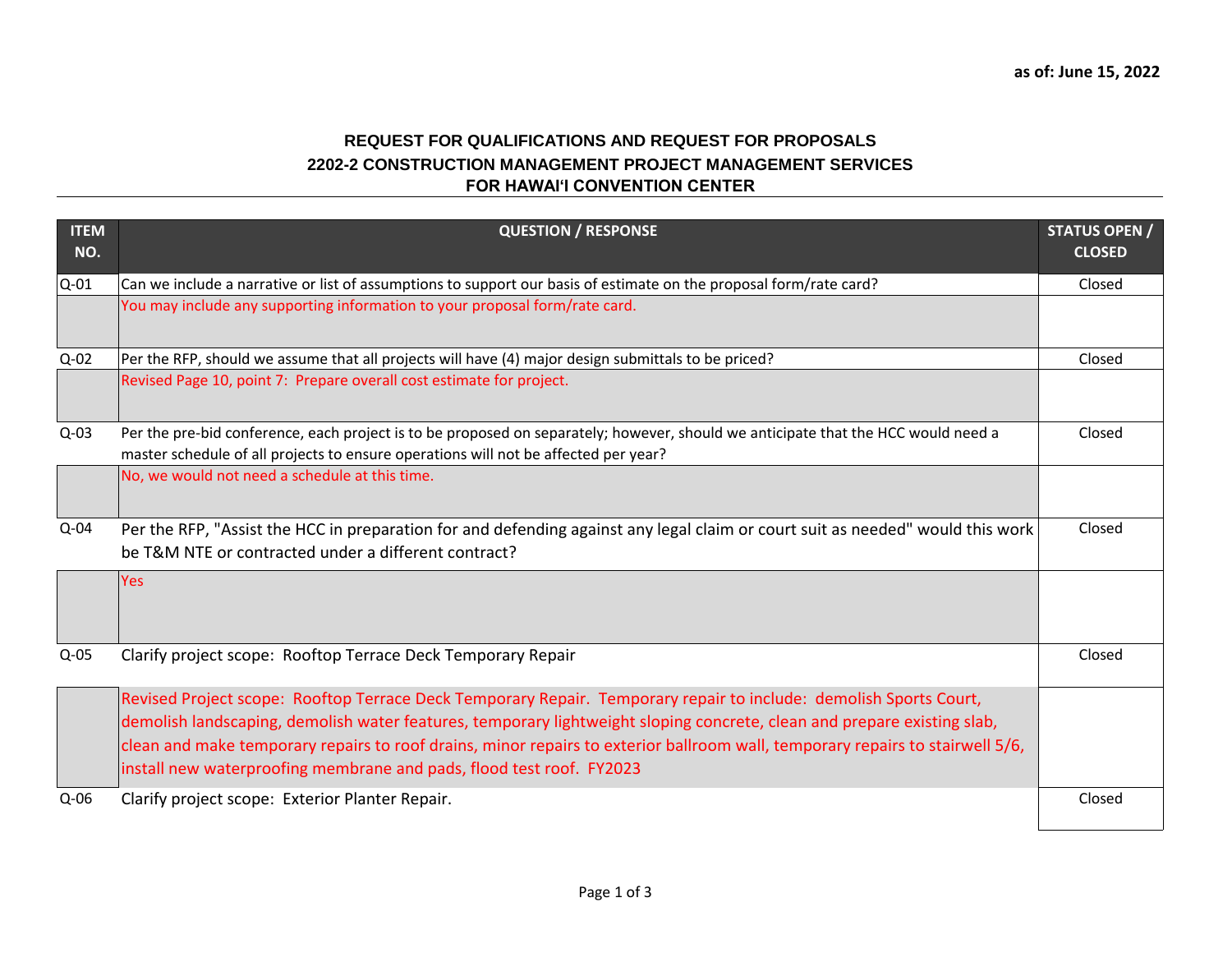|        | Revised Project scope: Exterior Planter Repair, Repair of exterior planters on Grant Staircase, Intermediate level and Parking<br>level. New waterproofing material; increase drainage; modular or xeriscape plantings for better maintenance; and drip<br>irrigation for water conservation. FY2024                                                                                                                                                                                                                                                                                                            |        |
|--------|-----------------------------------------------------------------------------------------------------------------------------------------------------------------------------------------------------------------------------------------------------------------------------------------------------------------------------------------------------------------------------------------------------------------------------------------------------------------------------------------------------------------------------------------------------------------------------------------------------------------|--------|
| $Q-07$ | Which of the seventeen (17) projects are already funded by HTA particularly those indicated to occur in FY 2023?                                                                                                                                                                                                                                                                                                                                                                                                                                                                                                | Closed |
|        | All projects listed for FY 2023 are funded. Funding for the temporary Rooftop Terrace Deck has be appropriated by the<br>Legislature, but has not been received by HTA. HCC will fund the start of the project with already held CIP funds.                                                                                                                                                                                                                                                                                                                                                                     |        |
| $Q-08$ | Please clarify the statement "tentative planning start dates are noted". Is this start and completion of all construction? If so,<br>do all the projects need to strictly be completed in the designated fiscal years, consecutively, with no overlap of projects or<br>continuing on into subsequent fiscal years.                                                                                                                                                                                                                                                                                             | Closed |
|        | The dates noted in the list of projects are the anticipated start date of the project / cash disbursements. Projects do not need to be<br>completed in the designated fiscal years.                                                                                                                                                                                                                                                                                                                                                                                                                             |        |
| $Q-09$ | What would be an example of HCC excercising this right? Substituting or utilizing HCC's or a 3rd party scheduler, design<br>consultant, cost engineer, project engineer, etc. into the CM/PM's team. (RFQ-RFP, Section 4: Whenever HCC determines<br>that it would be in the best interests of the Project, the HCC reserves the right to: 1) use qualified HCC staff or other<br>consultants to provide construction management services; 2) direct the CM/PM to integrate qualified HCC staff into their<br>team; or 3) add or subtract scope during contract negotiations and the duration of the contract.) | Closed |
|        | An example would be HCC Chief Engineer.                                                                                                                                                                                                                                                                                                                                                                                                                                                                                                                                                                         |        |
| $Q-10$ | Page 16 Section H asks for the Rate Schedule to be provided if the projects were executed consecutively. Please clarify if you<br>are asking us to individually price our fee per project instead. If we understand "consecutively", for example the first project<br>(Rooftop Terrace Deck Repair) could take 2 years to complete therefore the balance of the projects will not start until FY<br>2024?                                                                                                                                                                                                       | Closed |
|        | Please provide an individual price for your fee per project.                                                                                                                                                                                                                                                                                                                                                                                                                                                                                                                                                    |        |
| $Q-11$ | Are we able to add positions to the Rate Schedule?                                                                                                                                                                                                                                                                                                                                                                                                                                                                                                                                                              | Closed |